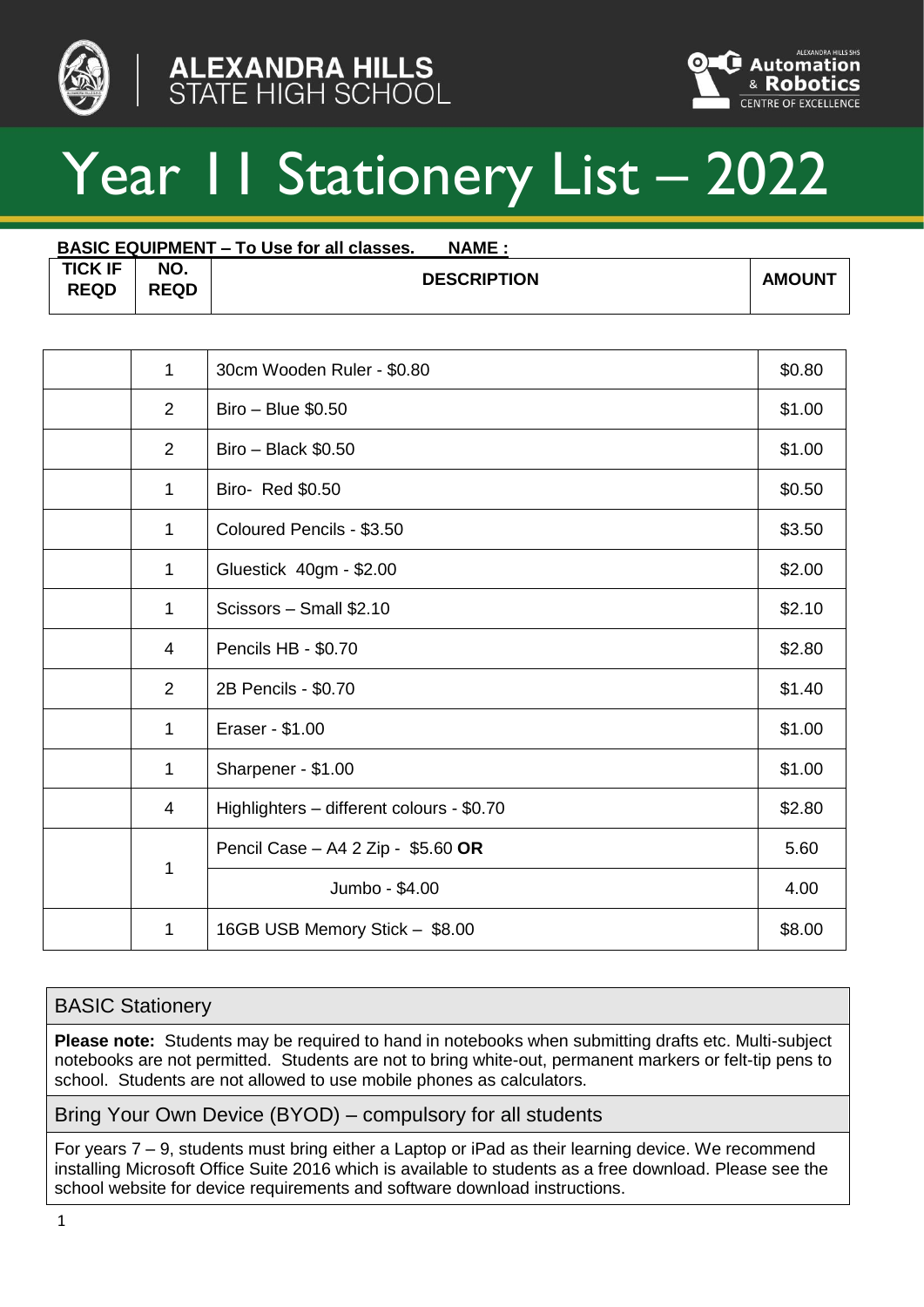



| <b>TICK IF</b><br><b>REQD</b> | NO.<br><b>REQD</b> | <b>DESCRIPTION</b> | <b>AMOUNT</b> |
|-------------------------------|--------------------|--------------------|---------------|
|                               |                    |                    |               |

|        | Protractor 180°- \$0.70                                                                                                                               | \$0.70  |
|--------|-------------------------------------------------------------------------------------------------------------------------------------------------------|---------|
|        | <b>Calculator-SHARP ARE NOT ACCEPTABLE</b><br><b>ABACUS SXIIMATRIXn or Casio FX82AU plus (from previous years)</b><br>Scientific Calculator - \$34.00 | \$34.00 |
|        | Australian Mini Oxford Dictionary - \$15.00 (from previous years)                                                                                     | \$15.00 |
| 6      | A4 128pg Exercise Book - \$1.90 - (Maths - 4, English 2)                                                                                              | \$11.40 |
| 1 Pair | Ear Phones (not sold at Stationery shop)                                                                                                              |         |

# **ELECTIVE SUBJECTS**

# **THE FOLLOWING ELECTIVE SUBJECTS REQUIRE 1 X A4 128 PAGE EXERCISE BOOK PER SUBJECT WRITE BELOW HOW MANY BOOKS REQUIRED IN TOTAL FOR THESE SUBJECTS. A USB MAY BE REQUIRED FOR THESE SUBJECTS AS WELL AND IS COVERED IN THE BASIC STATIONERY REQYUIREMENTS**

| ANCIENT HISTORY  | <b>CERT III FITNESS</b>     | <b>GEOGRAPHY</b>      | SOCIAL &                            |
|------------------|-----------------------------|-----------------------|-------------------------------------|
| <b>BIOLOGY</b>   | <b>TOURISM (APPLIED)</b>    | <b>LEGAL STUDIES</b>  | <b>COMMUNITY STUDIES</b>            |
| <b>CHEMISTRY</b> | <b>FOOD &amp; NUTRITION</b> | <b>MODERN HISTORY</b> | <b>SPORT &amp; REC</b><br>(APPLIED) |

|  | A4 128 Pg Exercise Book - \$1.90 |  |
|--|----------------------------------|--|
|  |                                  |  |

#### **AGRICULTURAL PRACTICES (APPLIED)**

|  | A4 128pg Exercise Book - \$1.90 | \$7.60 |
|--|---------------------------------|--------|
|  | Manilla Folder - \$0.30         | \$0.30 |

#### **BUSINESS STUDIES – GENERAL & APPLIED**

|  | A4 128 Pg Exercise Book - \$1.90                           | \$1.90 |
|--|------------------------------------------------------------|--------|
|  | A4 Plastic Document Wallet - \$1.70                        | \$1.70 |
|  | 16 GB USB Memory Stick \$8.00- COVERED IN BASIC STATIONERY | \$8.00 |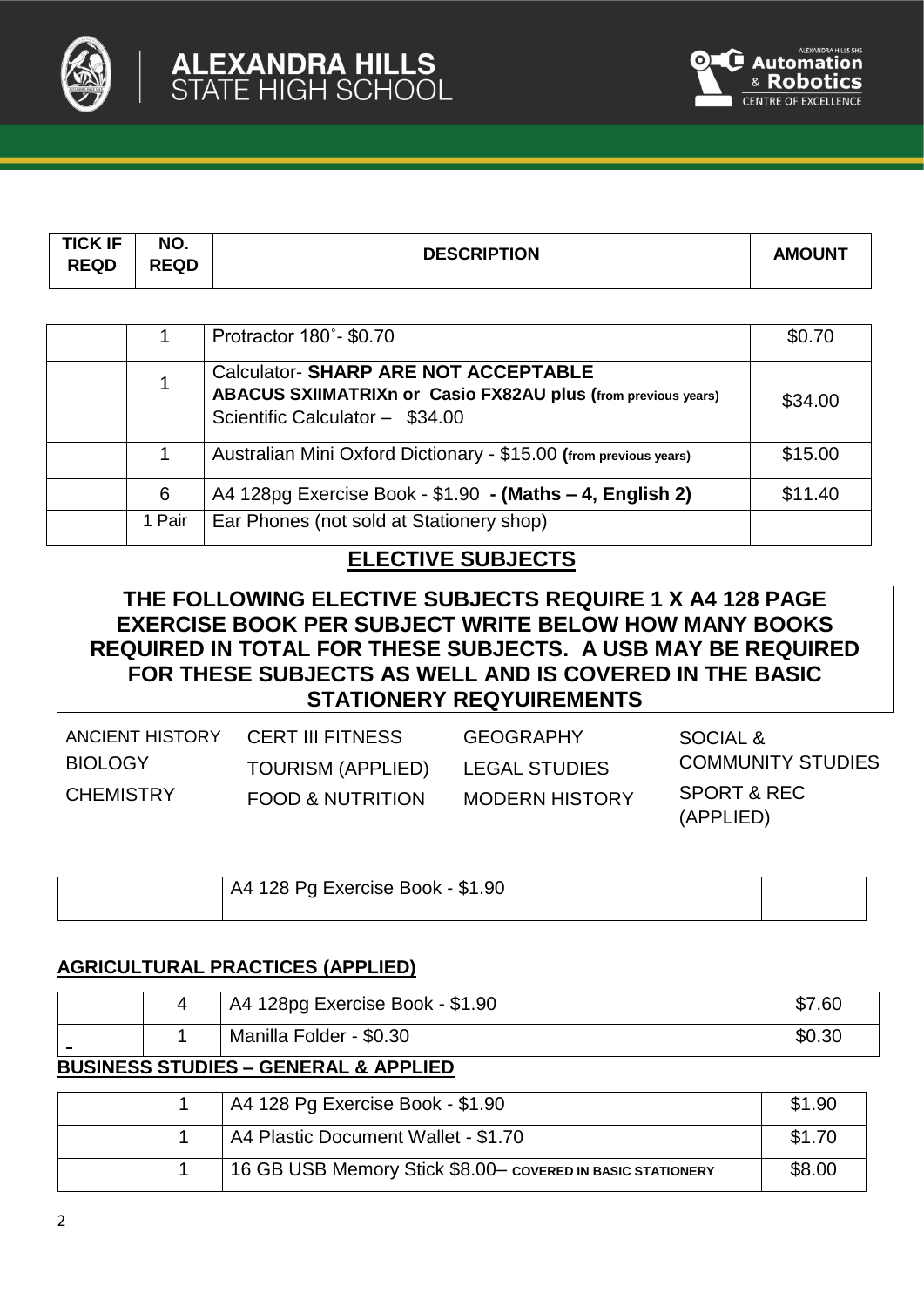



 $\mathbf{I}$ 

| <b>TICK IF</b><br><b>REQD</b> | NO.<br><b>REQD</b> | <b>DESCRIPTION</b>                                         | <b>AMOUNT</b> |
|-------------------------------|--------------------|------------------------------------------------------------|---------------|
|                               |                    | <b>CERT III EARLY CHILDCHOOD</b>                           |               |
|                               |                    | A4 Plastic Document Wallet - \$1.70                        | \$1.70        |
|                               |                    | 16 GB USB Memory Stick \$8.00- COVERED IN BASIC STATIONERY |               |
| 8557 U                        | .                  | BEA /BUABV LE LAUE\                                        |               |

# **CERT II SPORT & REC (RUGBY LEAGUE)**

|  | A4 128pg Exercise Book - \$1.90                            | \$1.90 |
|--|------------------------------------------------------------|--------|
|  | A4 Plastic Document Wallet \$1.70                          | \$0.80 |
|  | 16GB USB Memory Stick - \$8.00 COVERED IN BASIC STATIONERY | \$8.00 |

# **DANCE (GENERAL)**

| \$2.00<br>A4 DISPLAY FOLDER - \$2.00<br>\$8.00<br>16GB USB Memory Stick - \$8.00 COVERED IN BASIC STATIONERY |  | A4 128pg Exercise Book - \$1.90 | \$1.90 |
|--------------------------------------------------------------------------------------------------------------|--|---------------------------------|--------|
|                                                                                                              |  |                                 |        |
|                                                                                                              |  |                                 |        |

#### **DRAMA IN PRACTICE**

|  | A4 128pgexercise Book - \$1.90              | \$1.90 |
|--|---------------------------------------------|--------|
|  | A4 Display Folder - \$2.00                  | \$2.00 |
|  | <b>16GB USB COVERED IN BASIC STATIONERY</b> | \$8.00 |

#### **ENGINEERING (GENERAL)**

|   | A4 128pg Exercise Book - \$1.90                          | \$1.90 |
|---|----------------------------------------------------------|--------|
|   | Pad Graph Paper A 4 - 1MM SQUARES - \$3.20               | \$3.20 |
|   | Good Quality 360° Protractor - \$1.00                    | \$1.00 |
|   | <b>Good Quality Ruller - COVERED IN BASIC STATIONERY</b> | \$1.00 |
| 2 | 2 HB pencils covered IN BASIC STATIONERY                 | \$1.40 |
|   | <b>16GB USB COVERED IN BASIC STATIONERY</b>              | \$8.00 |
|   | Ear phones not available at stationery shop              |        |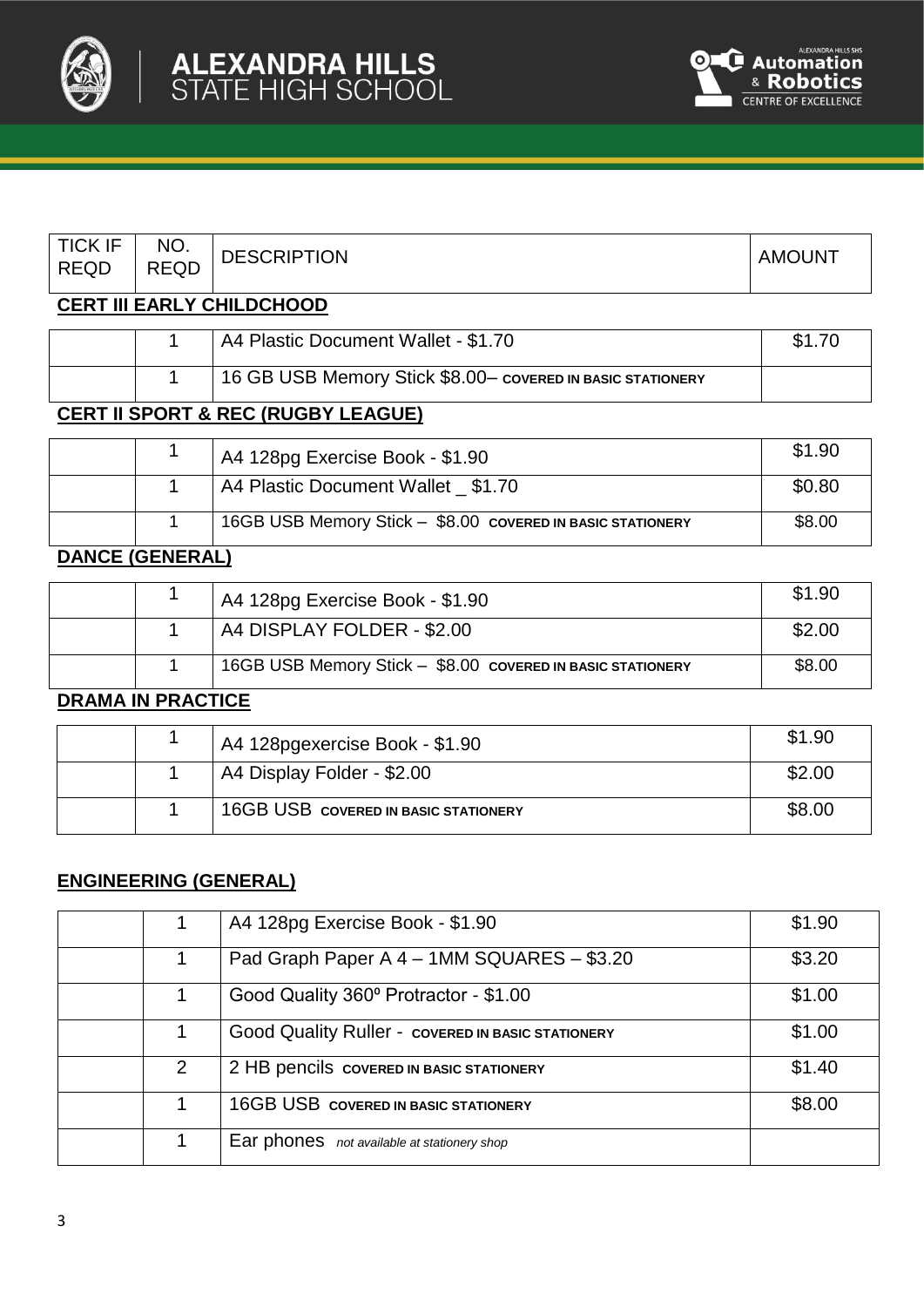



| <b>TICK IF</b><br><b>REQD</b> | NO.<br><b>REQD</b> | <b>DESCRIPTION</b> | <b>AMOUNT</b> |
|-------------------------------|--------------------|--------------------|---------------|
|                               |                    |                    |               |

#### **FURNISHING SKILLS (APPLIED)**

| 1 Pair | Clear Safety Glasses - \$6.00                     | \$6.00 |
|--------|---------------------------------------------------|--------|
|        | A4 Display Folder - \$2.00                        | \$2.00 |
|        | HB Pencils - \$0.70 COVERED IN BASIC STATIONERY   | \$2.80 |
|        | Sharpener - \$1.00 COVERED IN BASIC STATIONERY    | \$1.00 |
|        | Large eraser - \$1.00 covered IN BASIC STATIONERY | \$1.00 |

# **INDUSTRIAL TECHNOLOGY SKILLS (APPLIED)**

| $\mathcal{P}$ | 2B Pencils - \$0.70 COVERED IN BASIC STATIONERY       | \$1.40 |
|---------------|-------------------------------------------------------|--------|
| 2             | HB Pencils - \$0.70 COVERED IN BASIC STATIONERY       | \$1.40 |
|               | Sharpener - \$1.20 COVERED IN BASIC STATIONERY        | \$1.20 |
|               | Large eraser - \$1.00 covered IN BASIC STATIONERY     | \$1.00 |
|               | Coloured Pencils - \$3.50 COVERED IN BASIC STATIONERY | \$3.50 |
|               | <b>16GB USB COVERED IN BASIC STATIONERY</b>           | \$8.00 |
|               | Ear phones not available at stationery shop           |        |

# **LANGUAGE – GERMAN, JAPANESE OR ITALIAN**

|  | A4 128pg Exercise Book - \$1.90 (must be A4)                                                                                       | \$3.80 |
|--|------------------------------------------------------------------------------------------------------------------------------------|--------|
|  | A4 Plastic Document Wallet - \$1.70                                                                                                | \$1.70 |
|  | DICTIONARY RELEVANT TO LANGUAGE STUDIED - SEE<br><b>TEACHER FOR MORE INFOMATOIONS - NOT AVAILABLE</b><br><b>AT STATIONERY SHOP</b> |        |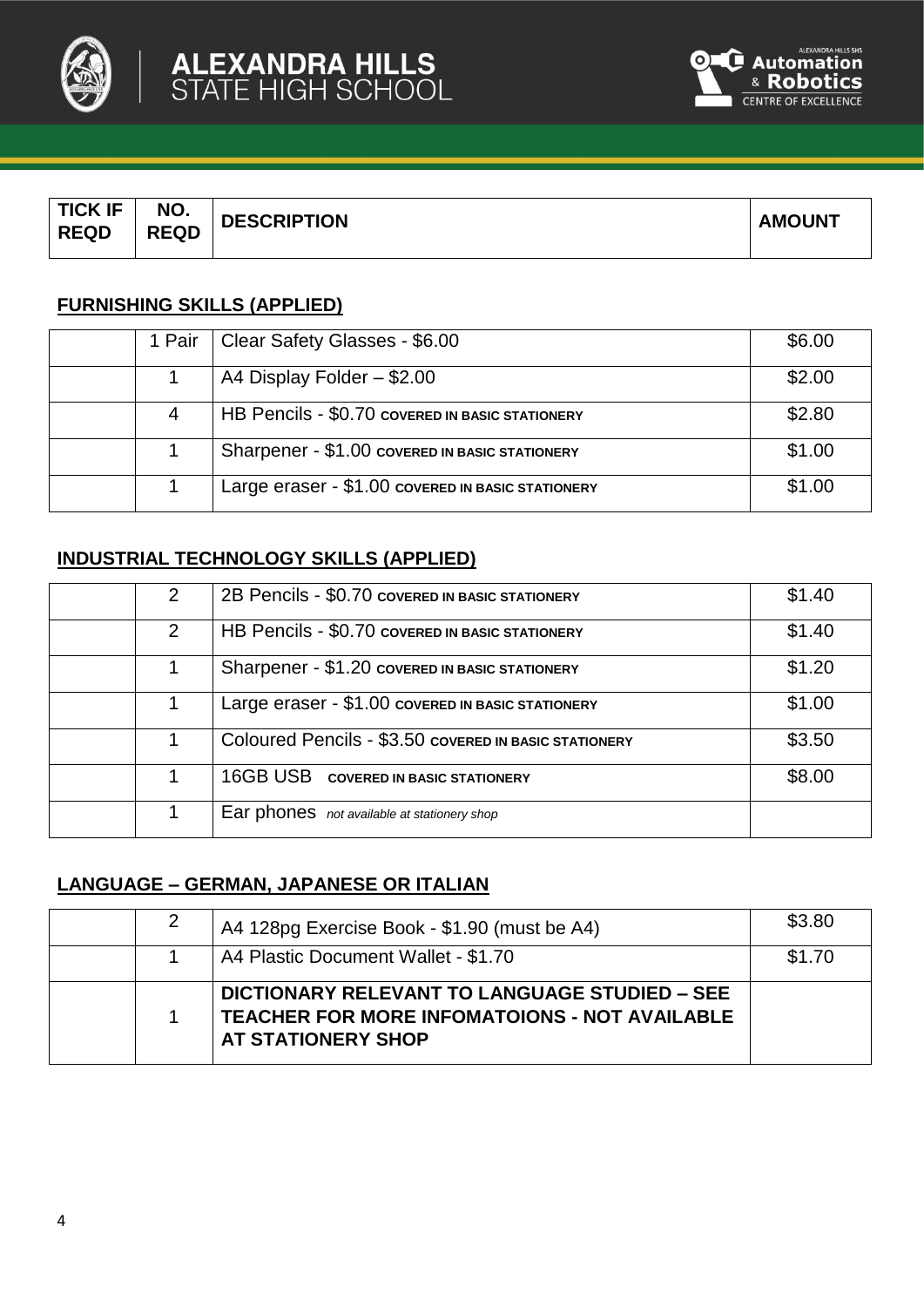



| <b>TICK IF</b><br><b>REQD</b> | NO.<br><b>REQD</b> | <b>DESCRIPTION</b>                                            | <b>AMOUNT</b> |
|-------------------------------|--------------------|---------------------------------------------------------------|---------------|
| <b>MATHS ESSENTIALS</b>       |                    |                                                               |               |
|                               | 2                  | A4 Cardboard Document Wallet - \$0.80                         | \$1.60        |
| <b>MUSIC (GENERAL)</b>        |                    |                                                               |               |
|                               |                    | A4 128 Pg Exercise Book - \$1.90                              | \$1.90        |
|                               |                    | Headphones- (NOT AVAILABLE AT STATIONERY SHOP) Aux plug 3.5mm |               |
|                               |                    | <b>16 GB USB MEMORY STICK - COVERED IN BASIC STATIONERY</b>   | \$8.00        |

# **PHYSICS**

|  | A4 128pg Exercise Book - \$1.90                                                         | \$7.60 |
|--|-----------------------------------------------------------------------------------------|--------|
|  | 360 degrees Protractor - \$1.00                                                         | \$1.00 |
|  | Graphics Calculator – see teacher before purchase – not<br>available at Stationery Shop |        |

# **PSYCHOLOGY (GENERAL)**

|  | A4 128 Page Exercise Book - \$1.90                                                                     | \$1.90 |
|--|--------------------------------------------------------------------------------------------------------|--------|
|  | Scientific and Graphics Calculator - see teacher before<br>purchase - not available at Stationery Shop |        |

#### **VISUAL ARTS (GENERAL)**

| 2 | Artline 200 Marker 0.4mm black - \$2.90      | \$5.80  |
|---|----------------------------------------------|---------|
|   | Set of Water Colour Pencils - 24's - \$14.40 | \$14.40 |
| 2 | 2B Pencils - \$0.70                          | \$1.40  |
| 2 | 4B Pencils - \$0.70                          | \$1.40  |
|   | 6B Graphite Stick (Woodless Pencil) - \$3.60 | \$3.60  |
|   | A4 Visual Art Diary - 120pg 110GSM - \$4.70  | \$4.70  |
|   | Kneadable Eraser - \$2.70                    | \$2.70  |